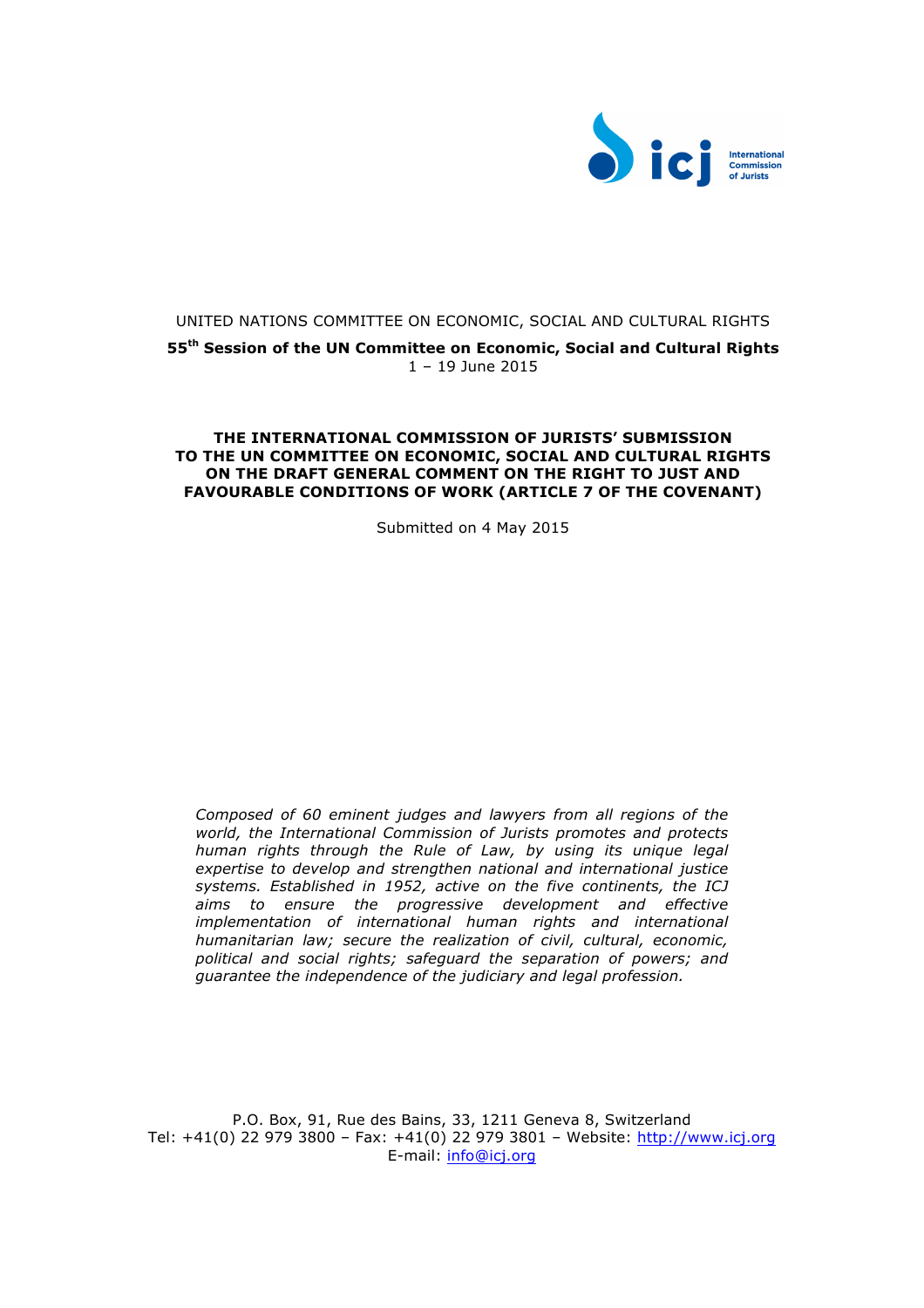## **SUBMISSION OF THE INTERNATIONAL COMMISSION OF JURISTS TO THE COMMITTEE ON ECONOMIC, SOCIAL AND CULTURAL RIGHTS ON THE DRAFT GENERAL COMMENT ON THE RIGHT TO JUST AND FAVOURABLE CONDITIONS OF WORK (ARTICLE 7 OF THE COVENANT)**

- 1. During its 55<sup>th</sup> session, on 16 June 2015, the UN Committee on Economic, Social and Cultural Rights (the Committee) will hold a half-day general discussion on the draft general comment ("the draft") on the right to just and favourable conditions of work (article 7 of the Covenant).<sup>1</sup> In this context, the International Commission of Jurists (ICJ) welcomes the opportunity to provide its comments and to set out the requirements for the implementation of article 7 necessary to comply with the Covenant.
- 2. At the outset, the ICJ stresses that the a primary purpose of treaty body general comments is to interpret the relevant treaties and provide guidance on how to implement their provisions and thus comply with their obligations. Such obligations include but, are certainly not limited to, their reporting obligations.<sup>2</sup> The ICJ therefore recommends the modification of paragraph 1 of the draft to reflect this wider purpose or, alternatively, its deletion.
- 3. In general, the ICJ would like to commend the Rapporteurs for the current draft for it provides important elucidations as to the normative content of article 7 as well as conditions for the effective protection of the rights it guarantees. Indeed, the ICJ concurs with much of the content of the draft. The ICJ is appreciative of the consideration given to standards and recommendations elaborated under the auspices of the International Labour Organization (ILO). These and other international instruments provide standards that are the basic threshold for the normative content and the related State obligations under article 7. The eventual general comment shall build upon, complement and adapt these standards to the specific legal framework in which the Committee's work is entrenched, which is the Covenant, taking into account current international law and practice.
- 4. In this submission, the ICJ sets out a number of recommendations aimed at assisting the Committee in strengthening certain aspects of the draft.<sup>3</sup>

### **Nature of obligations of States parties under the ICESCR**

 

5. While the distinction between public and private sector may be relevant to determine how to apportion responsibilities as between the State and third parties, the ICJ considers that the eventual general comment will need to make clear and explicit that the degree of enjoyment of the right to just and favourable conditions of work does not depend on whether the worker is employed in the public or in the private sector. The ICJ is concerned that the draft may appear to introduce an unjustified and unwarranted distinction in treatment between workers on the sole basis of whether their employer is a public authority or a private actor, and thus denying the same level of protection to a whole group of workers. In particular, the language in paragraphs 15 and 16 of the draft could be interpreted as making a distinction in relation to the pace for achieving **equal remuneration for work of equal value between the public and private sector, with pace in the latter being construed as gradual and progressive.** In this regard, the ICJ does not consider it appropriate to apply the principle of "progressive realization" differently to the fulfillment of the State obligation to respect than to the

 $1$  Draft General Comment on the right to just and favourable conditions of work (article 7 of the International Covenant on Economic, Social and Cultural Rights), UN Doc. E/C.12/54/R.2, 20 January 2015.

 $2$  See for instance the OHCHR glossary that defines general comment as: "A treaty body's interpretation of the content of human rights provisions, on thematic issues or its methods of work…", available at: http://www2.ohchr.org/english/bodies/treaty/glossary.htm

 $3$  Furthermore, with the present submission the ICJ does not intend to provide an exhaustive appraisal of the present draft.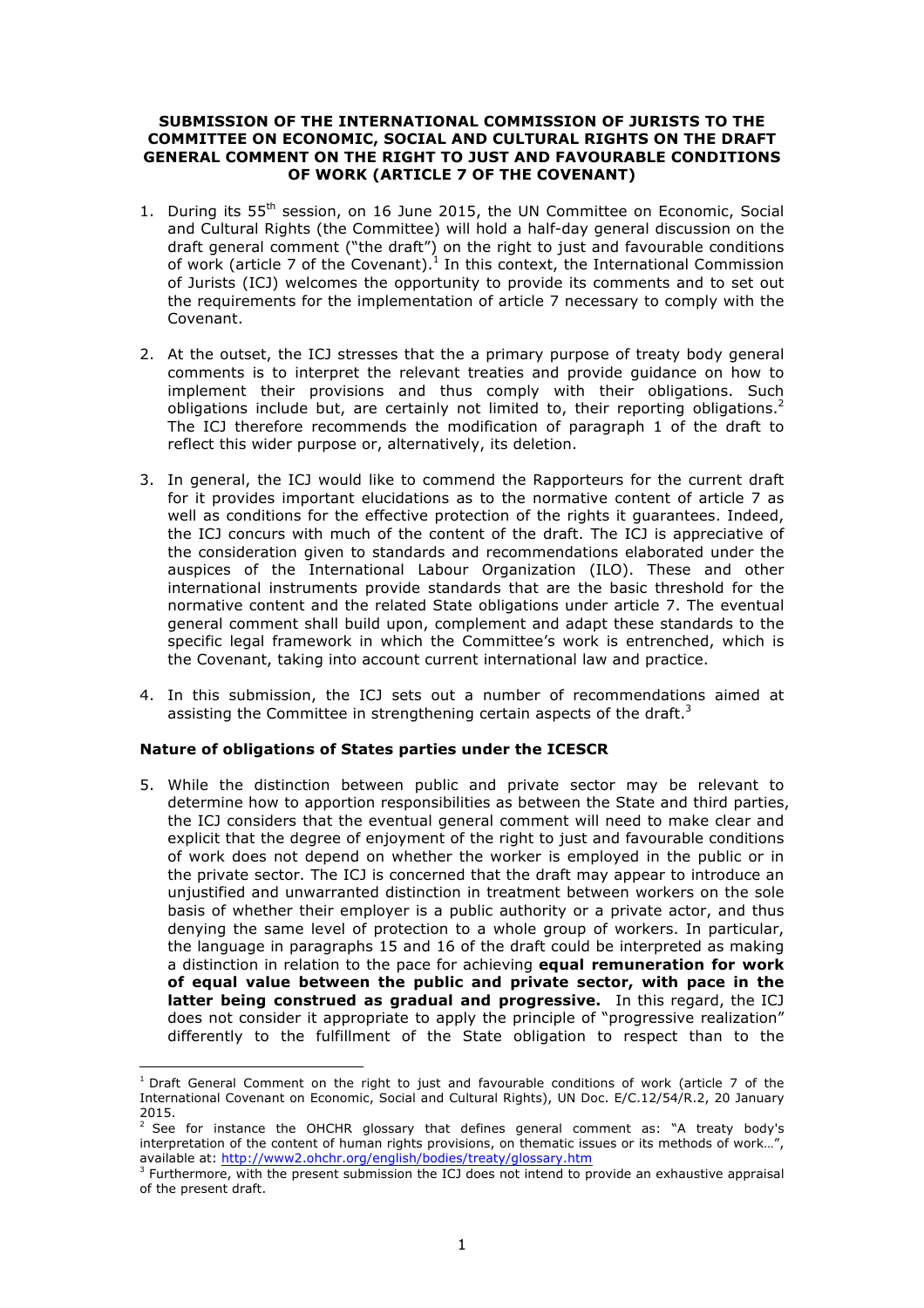fulfillment of the obligation to protect, especially not in the context in which nondiscrimination and equality are concerned. The Committee itself in its General Comment 20 has reiterated that discrimination must be eliminated both formally and substantively, and that both direct and indirect forms of differential treatment can amount to discrimination. In addition, General Comment 20 reiterates that non-discrimination is an immediate obligation of States parties.4 In general, the ICJ urges the Committee to make clear and explicit that discrimination on a whole range of prohibited grounds is the root cause of a great proportion of violations of the rights guaranteed by article 7.

- 6. A related concern is that such a construction risks undermining existing standards and interpretations that the Committee and other human rights bodies have consistently adopted and applied, in particular in relation to the nature and scope of the obligation of States parties to protect the rights under the Covenant.<sup>5</sup> In this regard, the ICJ is concerned about the use of the term "incentives" in paragraphs 60, 61 and 63 of the draft in the context of elucidating the actions incumbent on States to ensure that private actors respect rights under article 7, including regarding occupational health and the gender pay gap. Indeed, this may give the impression that some important aspects of article 7 may be subject to measures of "good will" and to voluntary commitments on the part of private actors.<sup>6</sup> While providing "incentives" to encourage progress towards the full realization of the rights enshrined in article 7 of the Covenant may be appropriate in certain contexts, the ICJ considers that the State obligation to protect under the Covenant requires States to take all necessary measures to design, adopt and enforce laws upholding workers' rights, including by ensuring that abuses affecting workers' rights are effectively sanctioned and remedied. The ICJ would therefore recommend that the revised general comment makes clear and explicit the State obligation to effectively regulate, enforce and sanction non-compliance with the law, regardless of whether the employer is public or private.
- 7. With respect to the section of the draft regarding Article 7(b) (safe and healthy working conditions, paragraphs 28 to 32) and related core obligations, the ICJ is concerned that the draft seems to restrict the obligations of States parties in the area of occupational health merely to the adoption of a national policy on occupational health and safety. While, indeed, as the draft acknowledges, the adoption of such a policy is prescribed by relevant ILO standards, $7$  the ICJ considers that States' obligations under other provisions of the Covenant, and in particular under article  $12<sup>8</sup>$  require States to adopt and enforce laws that, at a minimum, prohibit the most dangerous and negligent conduct of any employers as to health and safety at work, and provide for effective remedial mechanisms including reparation for injured workers. In this respect, the ICJ strongly encourages the Committee to go beyond recommending the adoption of a national policy and to reaffirm States' obligations to protect life and health of all workers.
- 8. Finally, the ICJ welcomes the introduction in the draft of a section spelling out obligations of States in the context of international cooperation and assistance. The ICJ encourages the Committee to strengthen this section of the draft (in particular paragraphs 68 and 69) by introducing a reference to the Maastricht Principles on extraterritorial obligations of States in the area of economic, social

 

 $4$  CESCR, General Comment No. 20, UN Doc. E/C.12/GC/20, 2 July 2009, paras. 7 -10.

<sup>&</sup>lt;sup>5</sup> See for instance CESCR, General Comment No. 16, UN Doc. E/C.12/2005/4, 11 August 2005, paras. 19 and 20.

<sup>&</sup>lt;sup>6</sup> Draft General Comment on the right to just and favourable conditions of work (article 7 of the International Covenant on Economic, Social and Cultural Rights), UN Doc. E/C.12/54/R.2, 20 January 2015, paras. 60, 61 and 63.

 $<sup>7</sup>$  International Labour Organization, Convention No. 155, Occupational Safety and Health Convention</sup> (1981) and its 2002 Protocol.<br> $8 \text{ And under}$ 

<sup>8</sup> And under other human rights obligations, see *inter alia* ICESCR, Article 12 protecting the right of everyone to the enjoyment of the highest attainable standard of physical and mental health; International Covenant on Civil and Political Rights, articles 6 protecting the right to life.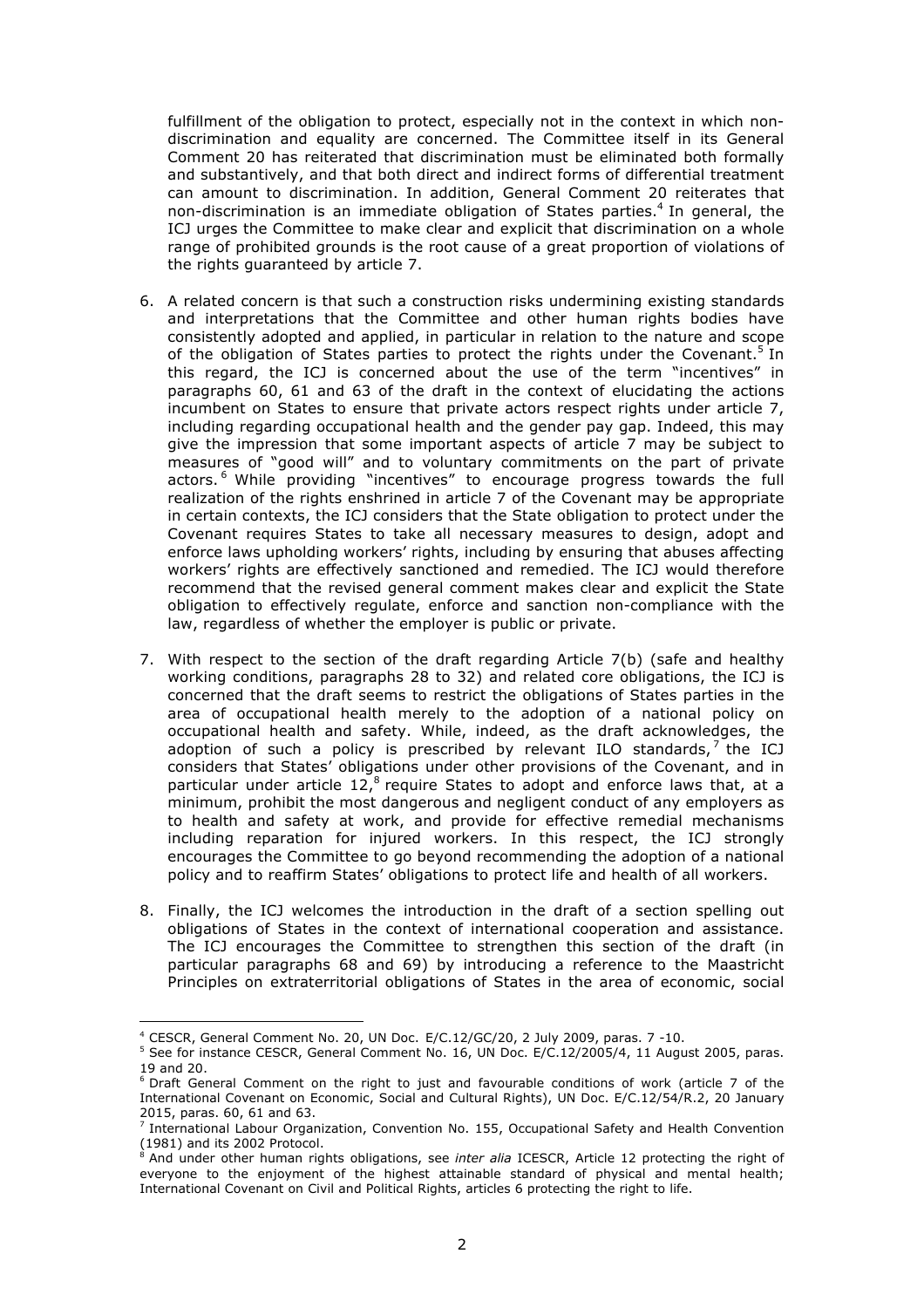and cultural rights adopted in 2011 by international legal experts that define the international law obligations of States to individually and jointly respect, protect and fulfill the rights within and beyond their borders.<sup>9</sup> In particular, the ICJ wishes to draw the attention of the Committee to the relevance of the Principles 23 to 27 of the Maastricht Principles defining the nature and scope of the obligation of States to protect extraterritorially rights including those under article 7.

9. In addition, in paragraph 69, the draft, states: "States parties can have an important role in helping individuals and enterprises to identify, prevent and mitigate risks to just and favourable conditions of work through their operations." The ICJ suggests that this statement be clarified by including concrete ways in which the State can play such a role in the light of their obligations under the Covenant. While enterprises may have the social responsibility to identify, prevent and mitigate risks, under the instruments cited by the draft, it is not clear how States can have an obligation to help enterprises to do their work, except by regulation, monitoring, and legal enforcement, and ensuring remedy and accountability.

### **Importance of control and remedial mechanisms**

- 10. As alluded to in paragraph 7 above, the ICJ considers of utmost importance that the future general comment unambiguously underscores States' obligations not only to regulate and take legislative measures but also to enforce laws and take the necessary steps to guarantee the right of access to justice and to an effective remedy to victims of violations of any of the rights protected by article 7. Such obligations in turn require that State**s create and maintain legal and judicial systems providing effective remedies including reparations through fair and impartial proceedings.**<sup>10</sup> In this regard, the ICJ welcomes the references to the role of labour inspections and to access to remedies for victims in cases of violations. <sup>11</sup> However, in this context, the ICJ encourages the Committee to further strengthen the current draft. In particular, the ICJ recommends to explicitly include the relevance of penal law to ensure that the most serious breaches of labour laws be considered as crimes under national law (especially in paragraph 54 of the current draft). Furthermore, based on its experience at national level, the ICJ considers it fundamental that labour inspectors be able to rely on the assistance of law enforcement officers to carry out their control and investigation work when faced by instances of non-cooperation by employers.
- 11. In addition, a high degree of accessibility of remedial mechanisms plays a vital role in making sure that individuals are able to seek justice and obtain redress in cases of violations of their rights under article 7. This is particularly important due to the nature of the violations concerned, e.g. cases of workers denied their minimum wages or instances of unlawful dismissal are most likely to affect individuals in extremely precarious economic and social circumstances. States shall therefore review and if necessary reform their codes of procedures so as to ensure accessibility of legal and judicial procedures as well as procedural fairness.  $12$  The question of the accessibility of the law from a procedural standpoint is particularly important for migrant workers (especially if undocumented) as the relevant procedures should allow them to seek justice and

 <sup>9</sup> Maastricht Principles on Extraterritorial Obligations of States in the area of Economic, Social and Cultural Rights, adopted 28 September 2011, available at: http://www.etoconsortium.org/nc/en/library/maastricht-

principles/?tx\_drblob\_pi1%5BdownloadUid%5D=23

 $^{10}$  United Nations Basic Principles and Guidelines on the Right to a Remedy and Reparation for Victims of Gross Violations of International Human Rights Law and Serious Violations of International Humanitarian Law, UN Doc. A7RES/60/147 (2005), in particular Principle 12.

<sup>&</sup>lt;sup>11</sup> See Draft General Comment on the right to just and favourable conditions of work, UN Doc. E/C.12/54/R.2, 20 January 2015, paras. 54-56.

 $12$  As alluded to in paragraph 56 of the Draft General Comment on the right to just and favourable conditions of work, UN Doc. E/C.12/54/R.2, 20 January 2015.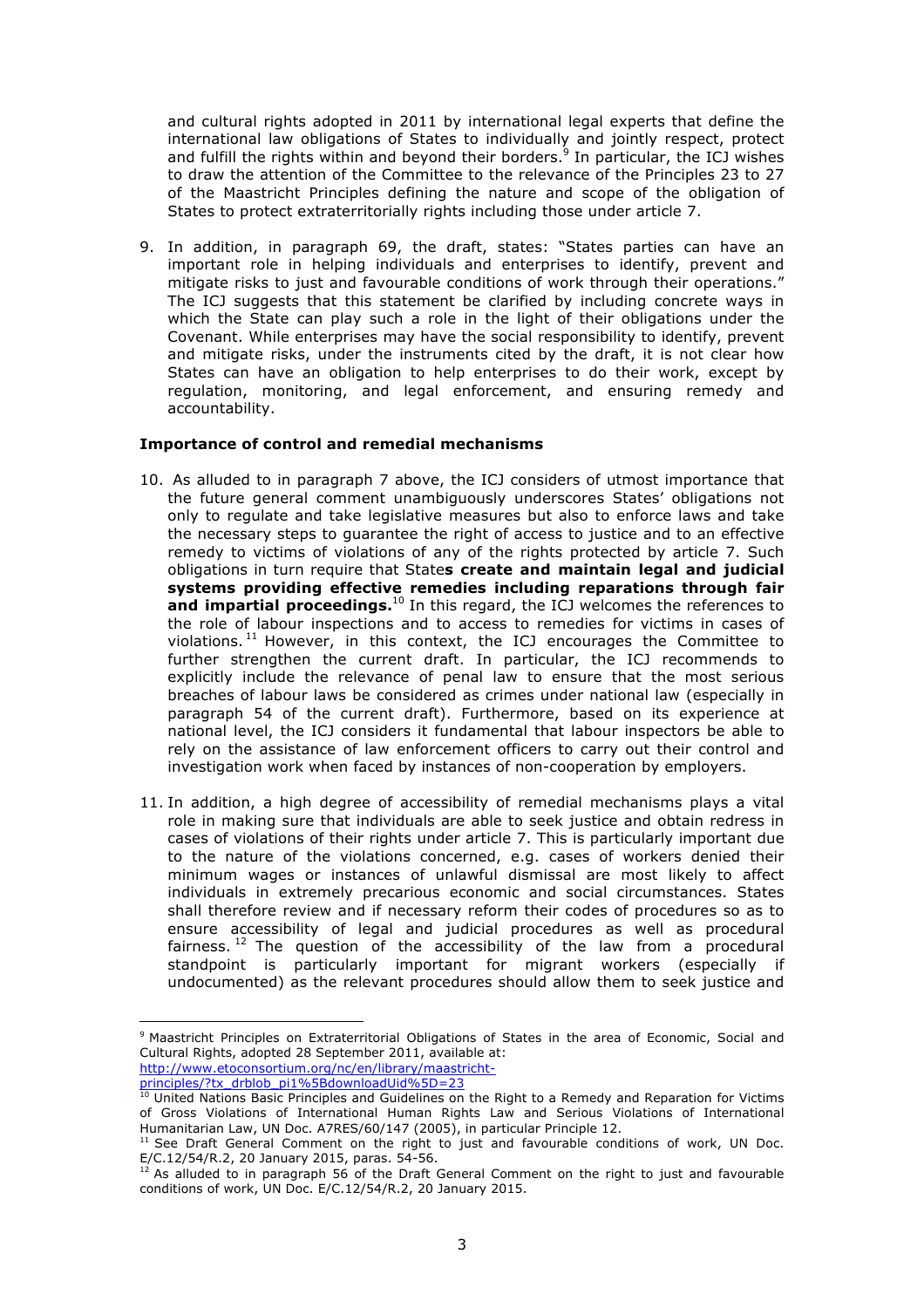redress for violations of their rights to just and favourable conditions of work without fearing reprisals and deportation. Provisions should be made to attend to their needs and to allow them to complain, ensuring that their migration status does not prejudice them.

12. Finally, the ICJ would like to emphasize that adequate resources, including human resources, must be made available to ensure that labour inspections and justice systems can function effectively. Especially in the area of occupational health and safety at work (article 7.b), the availability of experts, including medical experts in the context of labour inspections, and/or within labour courts, is of great significance. The ICJ thus recommends that the general comment emphasizes the needs of inspectorates and courts to be able to rely on specialists and experts in instances of accidents at work and occupational diseases, so that they can handle the complexity of these cases, including issues of causality that are crucial for decisions on damages.

# **The legal protection gaps and the regulation of employment relationships**

- 13. The ICJ welcomes the draft's focus on Special Economic Zones or Export Processing Zones.<sup>13</sup> In its experience, these zones and other similar special or exceptional legal regimes to attract investment and promote exports may provide the context for numerous, systematic human rights abuses, especially of the rights guaranteed under article 7 and 8. However, the ICJ does not consider that this is an issue of retrogressive measures, as States usually do not formally exclude these zones from the application of their labour laws. Rather, in these zones, there is a frequent lack of control and enforcement of the laws protecting the rights under article 7. This protection gap emanates from a series of interrelated factors, including, typically, the impossibility to form trade unions, to defend rights through collective bargaining and the absence of labour inspections. These factors contribute to the frequent impunity in cases of abuses affecting the rights in such zones and under assimilated regimes. The ICJ therefore urges the Committee to include clear provisions in the future general comment in relation to the obligations of States parties to ensure the equal protection of the law to all workers,<sup>14</sup> including those who work in such zones.
- 14. The ICJ considers that the issues of informality and employment relationships could be further elaborated in the eventual draft. With regard to informality, the ICJ recommends that the Committee reviews the current paragraph 48(iv) regarding "*Workers in the informal sector*" of the draft. In particular, the ICJ recommends to use the term "workers in informal employment", rather than referring to the "informal sector" as the future general comment shall address the specific problems and needs of workers as to the realization of their rights. As the ILO clarified, "*employment in the informal sector and informal employment refer to different aspects of informality. Employment in the informal sector is an enterprise-based concept and covers persons working in units that have "informal" characteristics … Informal employment is a job-based concept and encompasses those persons whose main jobs lack basic social or legal protections or employment benefits and may be found in the formal sector, informal sector or households.…*".<sup>15</sup> The general comment should hence focus on the situation of individuals who do not benefit from protections, rather than on the (in)formality of the economic activity per se. The formalization of employment is of utmost importance for the protection of a whole range of workers' rights and entitlements,

 

<sup>&</sup>lt;sup>13</sup> Currently at paragraph 52 of the Draft General Comment on the right to just and favourable conditions of work, UN Doc. E/C.12/54/R.2, 20 January 2015.

 $4$  This is in compliance with article 7 in conjunction with article 2.2 of the ICESCR.

<sup>&</sup>lt;sup>15</sup> See International Labour Organization, Department of Statistics, Statistical update on employment in the informal economy, June 2012, p. 2, available at:

http://laborsta.ilo.org/applv8/data/INFORMAL\_ECONOMY/2012-06-Statistical%20update%20- %20v2.pdf